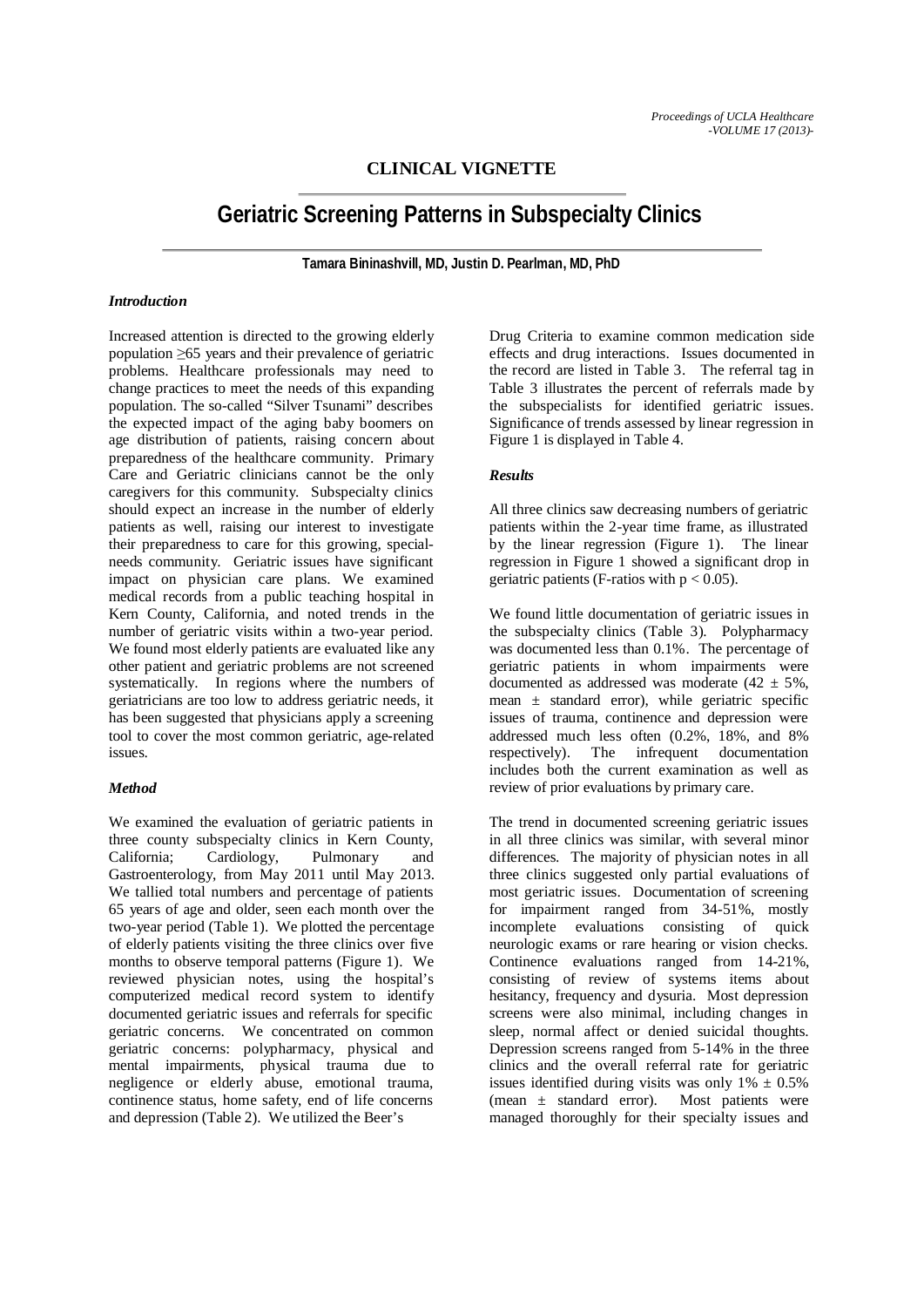were referred back to primary care for concerns not covered in the subspecialty visit.

#### *Discussion*

We found a decreasing percentage of geriatric patients in our subspecialty clinics during the 2 year period despite the postulated increase. Possible explanations include changes in insurance coverage presaged by the Affordable Care Act, which may already be shifting referral patterns Elderly may also ignore symptoms as part of the normal aging process. There is also possible physician bias minimizing intervention for geriatric issues. Improper communication, depression and the combination of physical and mental impairment may be barriers in attaining appropriate information to evaluation of geriatric issues during subspecialty or even primary care encounters.

When a geriatric age patient presents to a subspecialty clinic, there are a list of age-specific concerns that can affect care, including comorbidities and functional and cognitive impairments. Comorbidities increase with age and we were surprised that these were not documented in the subspecialty clinics. Subspecialists do not have to manage geriatric issues but increased awareness of geriatric issues may facilitate appropriate referrals for geriatric issues.

Among the geriatric patients seen in subspecialty clinics, record review suggests that none of the basic geriatric issues were fully addressed. Lowest screening rates were for polypharmacy, issues with trauma (physical and emotional) and referral rates by the subspecialists for specific geriatric issues (Table 3). Polypharmacy is a common concern due to a lower threshold for side effects and drug interactions. Geriatric issues that were incompletely screened included missing ADL dependence, fall risk and impaired hearing and vision. Screening for ADL dependence could provide clinicians with useful information about geriatric impairments. Dependence screening involves simple questioning about the patient's ability to participate in daily tasks such as bathing, dressing, toileting, and housekeeping. The number of action plans, addressing or referring issues was substantially lower than we expected for this population.

#### *Conclusion*

We found a gradual decrease in geriatric patients visiting subspecialty clinics during the two year study period (May 2011-May 2013). We found a paucity of documented evaluations of common geriatric concerns. Geriatric impairments that were noted were documented incompletely and superficially, rarely resulting in referrals. Increased awareness of and efficient screening for geriatric issues in subspecialty clinics may improve quality of care.

#### **REFERENCES**

- 1. **Delafuente JC**. The silver tsunami is coming: will pharmacy be swept away with the tide? *Am J Pharm Educ*. 2009 Feb 19;73(1):1. PubMed PMID: 19513138; PubMed Central PMCID: PMC2690864.
- 2. **Bardach SH, Rowles GD**. Geriatric education in the health professions: are we making progress? *Gerontologist*. 2012 Oct;52(5):607-18. doi:10.1093/geront/gns006. Epub 2012 Mar 6. PubMed PMID: 22394495; PubMed Central PMCID: PMC3463419.
- 3. **Carpenter CR, Bassett ER, Fischer GM, Shirshekan J, Galvin JE, Morris JC** . Four sensitive screening tools to detect cognitive dysfunction in geriatric emergency department patients: brief Alzheimer's Screen, Short Blessed Test, Ottawa 3DY, and the caregivercompleted AD8. *Acad Emerg Med*. 2011 Apr;18(4):374-84. doi:10.1111/j.1553-2712.2011.01040.x. PubMed PMID: 21496140; PubMed Central PMCID:PMC3080244.
- 4. **Pirozzo S, Papinczak T, Glasziou P**. Whispered voice test for screening for hearing impairment in adults and children: systematic review. *BMJ*. 2003 Oct 25;327(7421):967. Review. PubMed PMID: 14576249; PubMed Central PMCID: PMC259166.
- 5. **Moses S**. Health Concerns in the Elderly 2013. Family Practice Notebook (online). Available at: http://www.fpnotebook.com/Geri/Exam/HlthCncrnsInThEldrly.htm. Accessed July 10, 2013.
- 6. **Cigolle CT, Langa KM, Kabeto MU, Tian Z, Blaum CS** . Geriatric conditions and disability: the Health and Retirement Study. *Ann Intern Med*. 2007 Aug 7;147(3):156-64. PubMed PMID: 17679703.
- 7. **Drickamer MA, Levy B, Irwin KS, Rohrbaugh RM**. Perceived needs for geriatric education by medical students, internal medicine residents and faculty. *J Gen Intern Med*. 2006 Dec;21(12):1230-4. PubMed PMID: 17105521; PubMed Central PMCID: PMC1924752.
- 8. **Williams ME, Connolly NK**. What practicing physicians in North Carolina rate as their most challenging geriatric medicine concerns. *J Am Geriatr Soc*. 1990 Nov;38(11):1230-4. PubMed PMID: 2246459.
- 9. **Goldenhar LM, Margolin EG, Warshaw G** . Effect of extracurricular geriatric medicine training: a model based on student reflections on healthcare delivery to elderly people. *J Am Geriatr Soc*. 2008 Mar;56(3):548-52. doi:10.1111/j.1532-5415.2007.01554.x. Epub 2007 Dec 27. PubMed PMID: 18179485.
- 10. **Seymour J, Clark D, Philp I**. Palliative care and geriatric medicine: shared concerns, shared challenges. *Palliat Med*. 2001 Jul;15(4):269- 70. PubMed PMID: 12054143.
- 11. **Comprehensive Geriatric Assessment**. Tufts University School of Medicine (online). Available at: http://ocw.tufts.edu/data/42/499797.pdf . Accessed on July 19, 2013.
- 12. **Bensenor IM, Olmos RD, Lotufo PA**. Hypothyroidism in the elderly: diagnosis and management. *Clin Interv Aging*. 2012;7:97-111. doi: 10.2147/CIA.S23966. Epub 2012 Apr 3. Review. PubMed PMID: 22573936; PubMed Central PMCID: PMC3340110.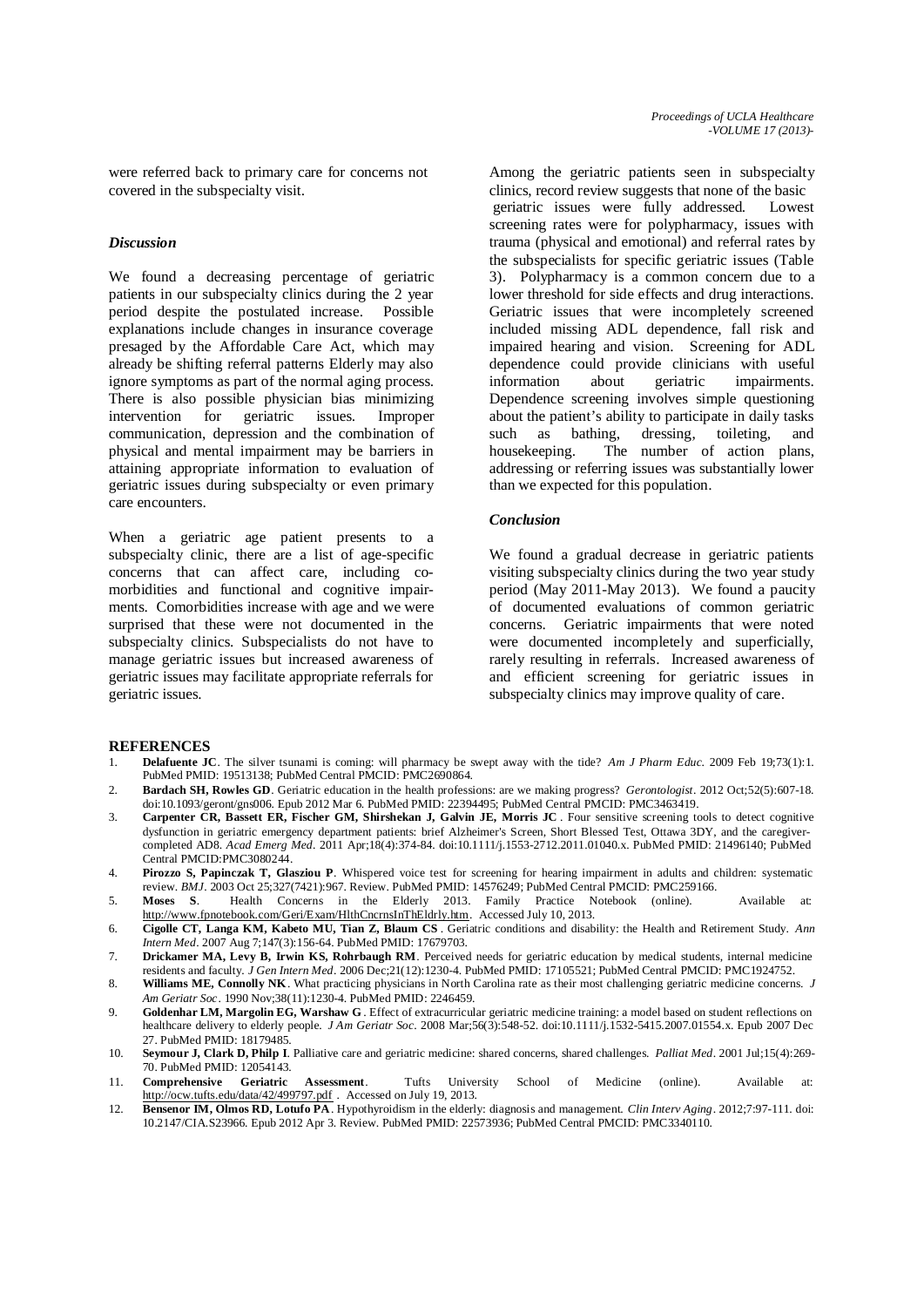*Submitted on September 9, 2013*

## **Tables and Figures**

| Table 1: Geriatric Patients visiting Subspecialty Clinics from May 2011-May 2013 |                        |                      |                             |                                              |                                           |                             |                                              |                      |
|----------------------------------------------------------------------------------|------------------------|----------------------|-----------------------------|----------------------------------------------|-------------------------------------------|-----------------------------|----------------------------------------------|----------------------|
| Cardiology                                                                       |                        |                      | Pulmonology                 |                                              |                                           | Gastroenterology            |                                              |                      |
| <b>TIME</b><br><b>FRAME</b>                                                      | $AGE \geq$<br>$65$ (#) | $AGE \geq$<br>65 (%) | <b>TIME</b><br><b>FRAME</b> | $\overline{\text{AGE} \geq 65}$<br>$($ # $)$ | $\overline{\text{AGE} \geq 65}$<br>$(\%)$ | <b>TIME</b><br><b>FRAME</b> | $\overline{\text{AGE} \geq 65}$<br>$($ # $)$ | $AGE \geq$<br>65 (%) |
|                                                                                  |                        |                      |                             |                                              |                                           |                             |                                              |                      |
| 5/2013                                                                           | 3                      | 3                    | 5/2013                      | $\overline{c}$                               | 2.5                                       | 5/2013                      | $\mathfrak{Z}$                               | 1.6                  |
| 4/2013                                                                           | 6                      | 4.5                  | 4/2013                      | $\overline{\mathbf{4}}$                      | 6.8                                       | 4/2013                      | 8                                            | $\mathfrak{Z}$       |
| 3/2013                                                                           | $\overline{c}$         | 1.6                  | 3/2013                      | $\boldsymbol{2}$                             | 4.2                                       | 3/2013                      | $11\,$                                       | 4.9                  |
| 2/2013                                                                           | 6                      | 4.7                  | 2/2013                      | 6                                            | 7.8                                       | 2/2013                      | 8                                            | $\overline{4}$       |
| 1/2013                                                                           | 6                      | 5.7                  | 1/2013                      | 6                                            | 7.3                                       | 1/2013                      | 11                                           | 7.1                  |
| 12/2012                                                                          | 9                      | 8                    | 12/2012                     | $8\,$                                        | 9.3                                       | 12/2012                     | 10                                           | 6.1                  |
| 11/2012                                                                          | $8\,$                  | 6.7                  | 11/2012                     | 12                                           | 12.8                                      | 11/2012                     | $\boldsymbol{7}$                             | $2.8\,$              |
| 10/2012                                                                          | 10                     | 7.3                  | 10/2012                     | 6                                            | 6.5                                       | 10/2012                     | $10\,$                                       | 5.5                  |
| 9/2012                                                                           | 14                     | 12.4                 | 9/2012                      | $\boldsymbol{7}$                             | $7.7\,$                                   | 9/2012                      | $\boldsymbol{7}$                             | 5.3                  |
| 8/2012                                                                           | 13                     | 9.5                  | 8/2012                      | $10\,$                                       | 8.8                                       | 8/2012                      | 13                                           | 5.4                  |
| 7/2012                                                                           | $\overline{4}$         | 3.4                  | 7/2012                      | 9                                            | 8.3                                       | 7/2012                      | $\,8\,$                                      | 5.2                  |
| 6/2012                                                                           | $\overline{4}$         | 3.7                  | 6/2012                      | 14                                           | 14.3                                      | 6/2012                      | 17                                           | 7.9                  |
| 5/2012                                                                           | 15                     | 11.3                 | 5/2012                      | 13                                           | 13.8                                      | 5/2012                      | 14                                           | 7.3                  |
| 4/2012                                                                           | $\tau$                 | 8                    | 4/2012                      | 6                                            | 6                                         | 4/2012                      | 12                                           | 8.6                  |
| 3/2012                                                                           | 9                      | 11.8                 | 3/2012                      | 13                                           | 13                                        | 3/2012                      | $10\,$                                       | 7.5                  |
| 2/2012                                                                           | 12                     | 10.7                 | 2/2012                      | 20                                           | 15.6                                      | 2/2012                      | 23                                           | 10.6                 |
| 1/2012                                                                           | 17                     | 16.3                 | 1/2012                      | $\overline{\mathbf{4}}$                      | 9.6                                       | 1/2012                      | 29                                           | 11.2                 |
| 12/2011                                                                          | 16                     | 11.9                 | 12/2011                     | 11                                           | 7.6                                       | 12/2011                     | 25                                           | 12.2                 |
| 11/2011                                                                          | 17                     | 17.9                 | 11/2011                     | 6                                            | 4.2                                       | 11/2011                     | 16                                           | 6.6                  |
| 10/2011                                                                          | 15                     | 11.5                 | 10/2011                     | 18                                           | 12.2                                      | 10/2011                     | $20\,$                                       | 7.1                  |
| 9/2011                                                                           | 21                     | 13.8                 | 9/2011                      | 15                                           | 10.2                                      | 9/2011                      | 23                                           | 9.1                  |
| 8/2011                                                                           | 11                     | 9.6                  | 8/2011                      | 5                                            | 6.4                                       | 8/2011                      | 29                                           | 10.6                 |
| 7/2011                                                                           | 31                     | 22.8                 | 7/2011                      | 13                                           | 16.7                                      | 7/2011                      | 11                                           | 8.5                  |
| 6/2011                                                                           | 18                     | 13.6                 | 6/2011                      | $\overline{\mathbf{4}}$                      | 5                                         | 6/2011                      | $20\,$                                       | $\!\!\!\!\!8.8$      |
| 5/2011                                                                           | 5                      | 12.5                 | 5/2011                      | 5                                            | 10.9                                      | 5/2011                      | 9                                            | 8.2                  |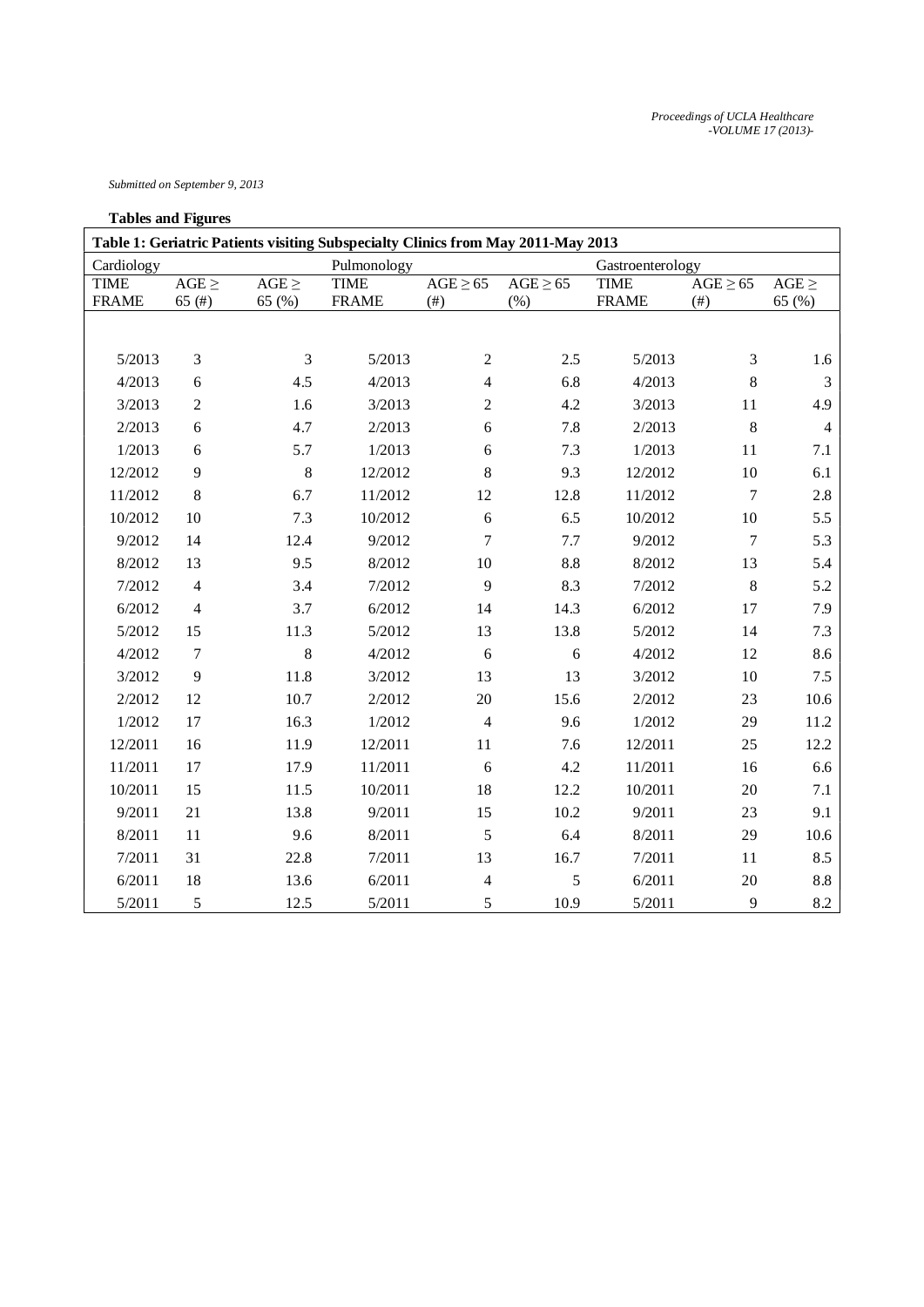**Figure 1**: Percentage of patient  $\geq 65$  years of age (y-axis) vs. 5 month intervals (x-axis) visiting the three subspecialty clinics combined from May 2011 to May 2013.



| <b>Table 2: Common Geriatric Issues</b> |                                                 |                                   |  |  |  |
|-----------------------------------------|-------------------------------------------------|-----------------------------------|--|--|--|
| <b>Issues</b>                           | <b>Explanation</b>                              | <b>Method of Screening</b>        |  |  |  |
| Cognition                               | Dementia or issues with memory                  | MMSE <sup>3</sup>                 |  |  |  |
| Urinary Incontinence                    | Frequency, diuretic use, history of UTIs,       | H and P                           |  |  |  |
|                                         | interference with daily activities              |                                   |  |  |  |
| Balance/Instability (Fall Risk)         | Ambulation safety, rising from chair without    | <b>PE</b>                         |  |  |  |
|                                         | utilization of hands                            |                                   |  |  |  |
| Polypharmacy                            | $4 +$ medications (including herbal and OTC),   | Beer's Criteria                   |  |  |  |
|                                         | same MOA, not lowest effective dose,            |                                   |  |  |  |
|                                         | interactions.                                   |                                   |  |  |  |
| <b>Visual Acuity</b>                    | Loss of near, central or peripheral vision. Eye | Vision test/Read                  |  |  |  |
|                                         | pain.                                           | medication labels <sup>10</sup>   |  |  |  |
| <b>Auditory Acuity</b>                  | Loss of high-frequency range                    | Whisper test <sup>4</sup>         |  |  |  |
| Hypothyroidism                          | Fatigue, lack of concentration, dry skin        | PE and TSH <sup>11</sup>          |  |  |  |
| Poor Nutrition                          | Changes in weight and appearance                | <b>PE</b>                         |  |  |  |
| <b>Advanced Directives</b>              | Is patient interested in documentation?         | <b>History</b>                    |  |  |  |
| Elder Abuse/Neglect                     | Fear or neglect                                 | H and P                           |  |  |  |
| Herpes Zoster (Shingles)                | Painful, vesicular rash in dermatomal           | <b>PE</b>                         |  |  |  |
|                                         | distributions                                   |                                   |  |  |  |
| Constipation                            | Possibly due to dehydration, volume             | H and P                           |  |  |  |
|                                         | depletion, poor nutrition, drugs,               |                                   |  |  |  |
|                                         | hypothyroidism or inactivity                    |                                   |  |  |  |
| <b>Arthritis</b>                        | Joint pain and changes                          | H and P                           |  |  |  |
| Depression                              | Five or more symptoms: sleep, interest, guilt,  | History                           |  |  |  |
|                                         | energy, concentration, appetite, psychomotor    |                                   |  |  |  |
|                                         | changes or suicide                              |                                   |  |  |  |
| No Social Support                       | Patient without family/support or poor home     | History                           |  |  |  |
|                                         | safety and no emergency contacts                |                                   |  |  |  |
| Dependence                              | Is the patient partially dependent or fully     | History of needing                |  |  |  |
|                                         | dependent?                                      | assistance with ADL <sup>11</sup> |  |  |  |